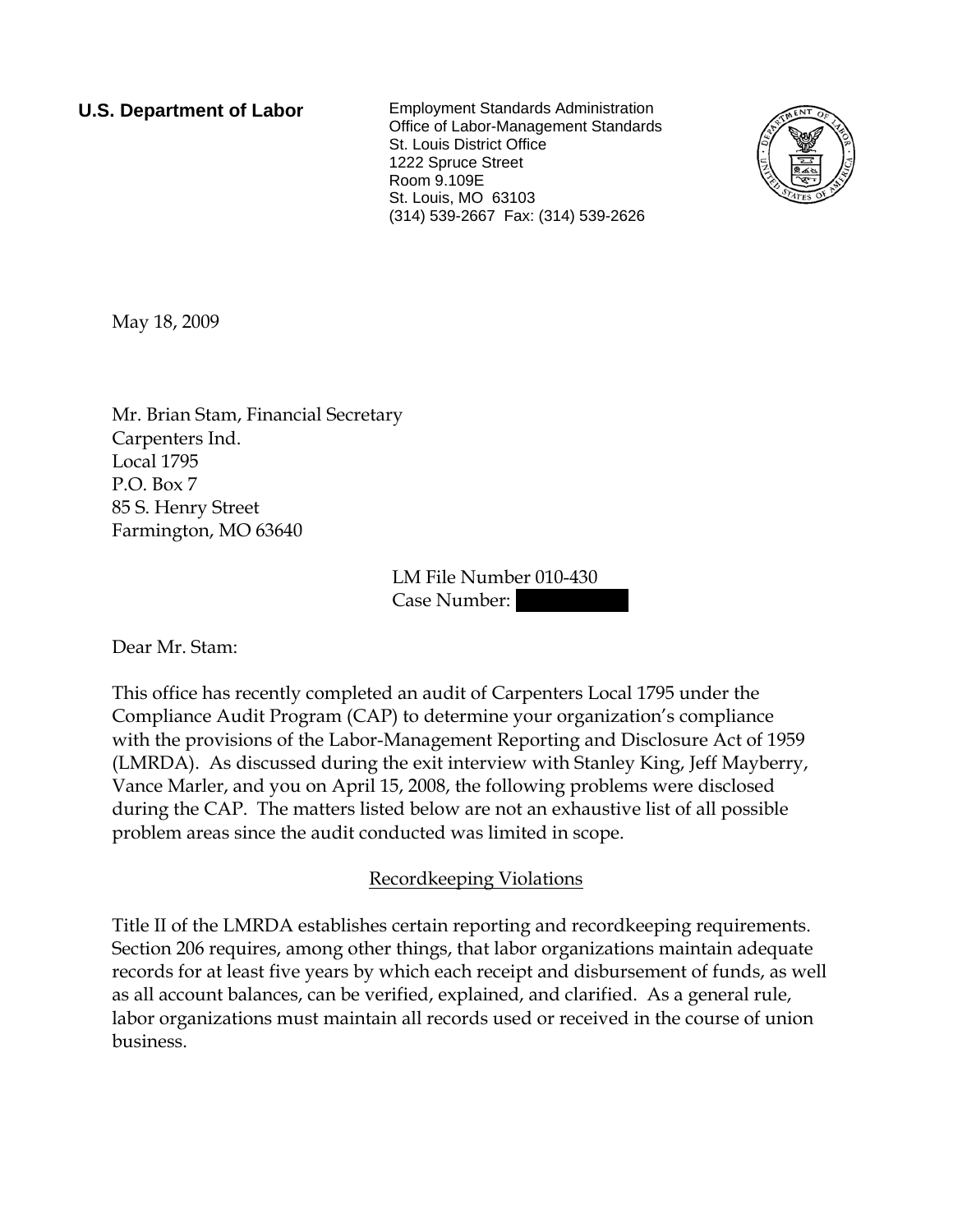Mr. Brian Stam May 18, 2009 Page 2 of 5

For disbursements, this includes not only original bills, invoices, receipts, vouchers, and applicable resolutions, but also documentation showing the nature of the union business requiring the disbursement, the goods or services received, and the identity of the recipient(s) of the goods or services. In most instances, this documentation requirement can be satisfied with a sufficiently descriptive expense receipt or invoice. If an expense receipt is not sufficiently descriptive, a union officer or employee should write a note on it providing the additional information. For money it receives, the labor organization must keep at least one record showing the date, amount, purpose, and source of that money. The labor organization must also retain bank records for all accounts.

The audit of Local 1795's 2008 records revealed the following recordkeeping violation:

General Reimbursed Expenses

Local 1795 did not retain adequate documentation for reimbursed expenses incurred by union officers totaling at least \$402.35. For example, food for members attending the union's regular monthly meeting was charged to a personal credit card in September 2007, October 2007, May 2008, and June 2008. The documentation retained by Local 1795 contained only the final charge and not the items purchased.

As noted above, labor organizations must retain original receipts, bills, and vouchers for all disbursements. The president and treasurer (or corresponding principal officers) of your union, who are required to sign your union's LM report, are responsible for properly maintaining union records.

Based on your assurance that Local 1795 will retain adequate documentation in the future, OLMS will take no further enforcement action at this time regarding the above violations.

## Reporting Violations

The audit disclosed a violation of LMRDA Section 201(b), which requires labor organizations to file annual financial reports accurately disclosing their financial condition and operations. The Labor Organization Annual Report Form LM-3 filed by Local 1795 for fiscal year ending June 30, 2008, was deficient in the following areas:

1. PAC Funds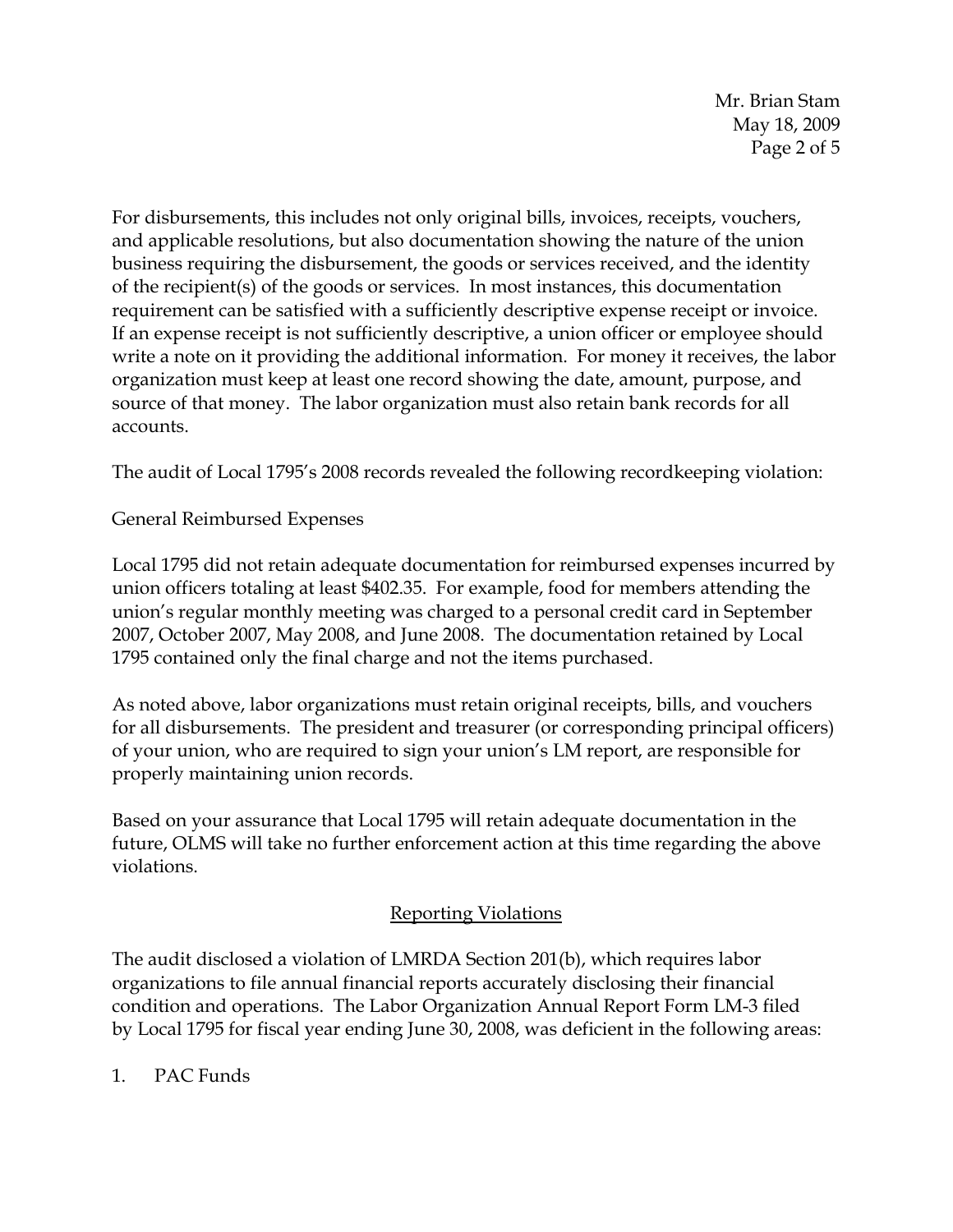Mr. Brian Stam May 18, 2009 Page 3 of 5

Item 12 on page 2 of the LM-3 (During the reporting period did your organization have a political action committee (PAC) fund?) was incorrectly answered "No." Local 1795 had its own PAC fund during 2008. As stated in the LM-3 report instructions, PAC funds kept separate from your union's treasury need not be included in your union's LM report if publicly available reports on the PAC funds are filed with a federal or state agency. However, the audit revealed that Local 1795's PAC funds were not reported to any other federal or state agency. Therefore, the financial activities of the PAC fund must be included in Local 1795's LM report.

2. Building Loan Credit Reported as a Receipt and Disbursement

Local 1795 improperly included on the LM-3 report the value of a loan credit they received from the St. Louis Carpenters District Council. The district council provides office space for their member locals within the St. Louis metropolitan area. Because Local 1795 is located outside the St. Louis metropolitan area, the local receives a stipend from the district council to defray office rent expense. Local 1795 purchased a building to serve as the local's offices and meeting hall using money it borrowed from the district council. Local 1795's \$713.00 monthly stipend is the same amount as their monthly building loan payment. Therefore, the district council does not issue Local 1795 a check from their checking account for the monthly stipend but credits the building loan account the \$713.00 stipend. The annual credit of \$8,556.00 was reported in Line 43 (Other Receipts) and Line 53 (Loans Made) on the LM-3 report filed for fiscal year ending June 30, 2008. For LM reporting purposes, OLMS considers a deposit to be cash received and a disbursement to be cash paid out. The credit applied towards the building loan is neither cash received by Local 1795 nor cash paid out and, therefore, the local should not report these transactions as receipts or disbursements.

3. Failure to File Bylaws

The audit disclosed a violation of LMRDA Section 201(a), which requires that a union submit a copy of its revised constitution and bylaws with its LM report when it makes changes to its constitution or bylaws. Local 1795 amended its constitution and bylaws in 2004, but did not file a copy with its LM report for that year.